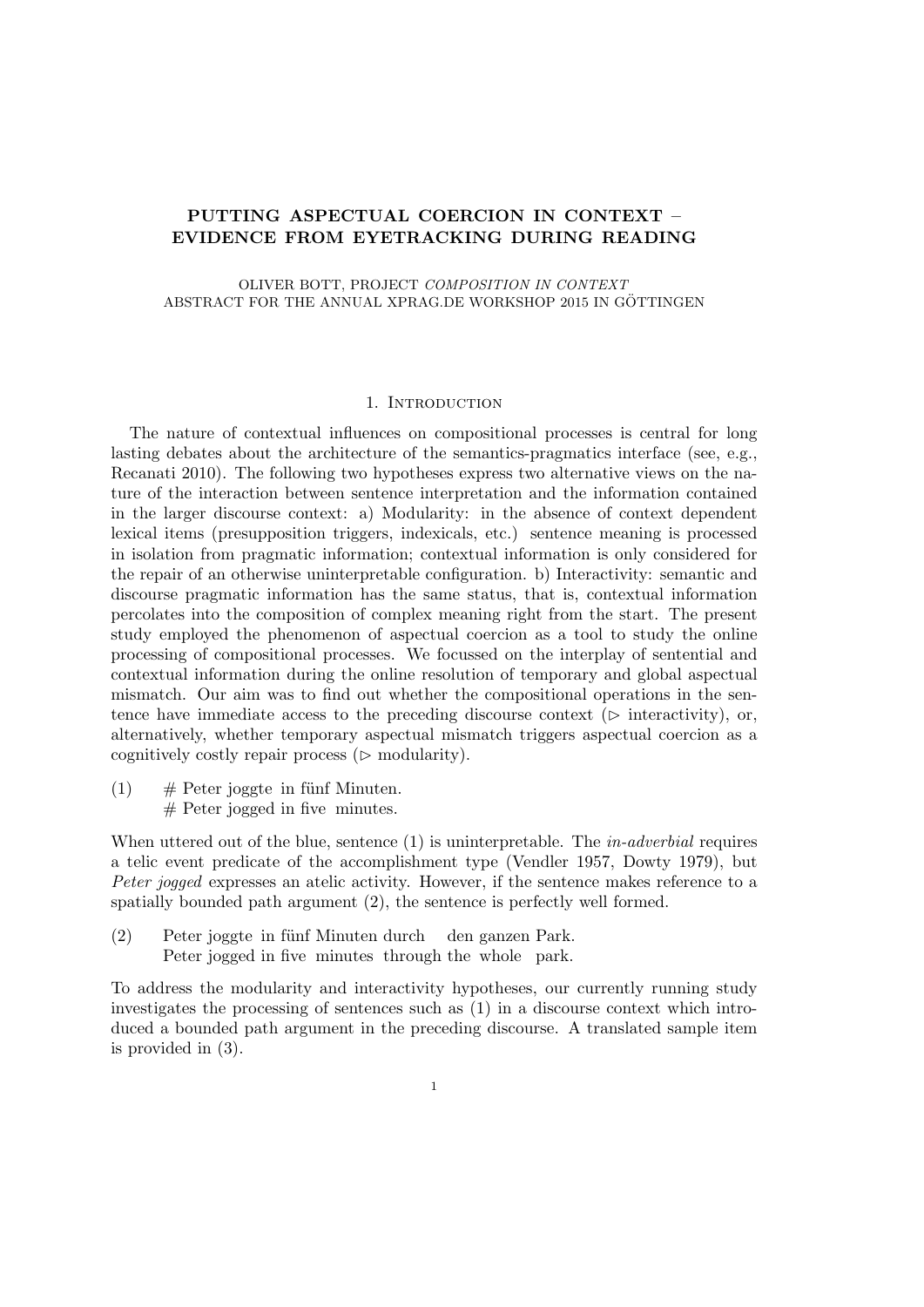(3) Half a year ago Peter started to jog a distance of four kilometers every day. When he started he was quite slow but he is becoming faster and faster. Als er es heute schaffte, in nur einer halben Stunde zu joggen, freute er sich sehr. When he it today managed in only half an hour to jog, he was very happy.

The interactivity hypothesis predicts immediate availability of the path argument from the context and hence no difficulty when composing the verb of the target sentence and the adverbial. The modularity hypothesis, however, led us to expect a temporary semantic mismatch at the underlined critical region to jog, followed by contextually driven repair by aspectual enrichment of the activity into the accomplishment jog a distance of four kilometers. We thus expected to observe a slow-down relative to an aspectual control condition. As aspectual controls, we included for-modification of the activity in combination with an atelic context, illustrated in (4).

(4) Half a year ago Peter started to jog every day. When he started he could barely jog for ten minutes long but he is becoming better and better. Als er es heute schaffte, eine ganze halbe Stunde zu joggen, freute er sich sehr. When he today managed for half an hour to jog, he was very happy.

To be able to compare the effects of the aspectual enrichment condition with the effects of plain aspectual mismatch we also included a mismatch condition. Here, we combined the atelic context of the control condition  $(4)$  with the *in-modified* target sentence  $(3)$ .

While the modularity and the interactivity hypothesis clearly differ with respect to the predicted time course of context effects in aspectual enrichment, both hypotheses predict that (in the case of modularity: after successful repair) the aspectual enrichment condition should receive a sensible interpretation eventually. We therefore ran two offline acceptability rating experiments showing that the sentences (Exp. 2) and discourses (Exp. 1) in fact have the intended interpretations.

### 2. INTERPRETATION DATA

After constructing 24 items in the aspectual enrichment, control and mismatch conditions, we ran two acceptability rating experiments with 30 and 20 participants, respectively. The first experiment tested the discourses in the three conditions. The task was to provide a discourse sensicality judgment on a scale from  $1 (=$  complete nonsense) to 7 (= perfectly sensible). The experiment also included 33 clearly nonsensical filler discourses and 33 clearly sensible ones. The materials were identical to those used in the eyetracking study. The statistical analysis of the ratings revealed that the aspectual enrichment condition was fully acceptable: on average, enrichment was rated 5.1 relative to 5.3 for control (no sign. difference between conditions  $t_1(29) = 1.65, p = .11;$  $t_2(23) = .76, p = .46$  and 5.3 for the sensible fillers. Mismatch, by contrast, was perceived as nonsensical and received a mean rating of 2.6 (ANOVAs comparing all three conditions  $F_1(1, 29) = 89.7, p < .001; F_2(1, 23) = 122.6, p < .001$ , which was roughly at the same level as the nonsensical fillers (mean rating 2.4). The interpretation data thus confirm that the contextual support in the aspectual enrichment condition is as strong as outlined in the introduction and that the telic target sentences do not fit an atelic context.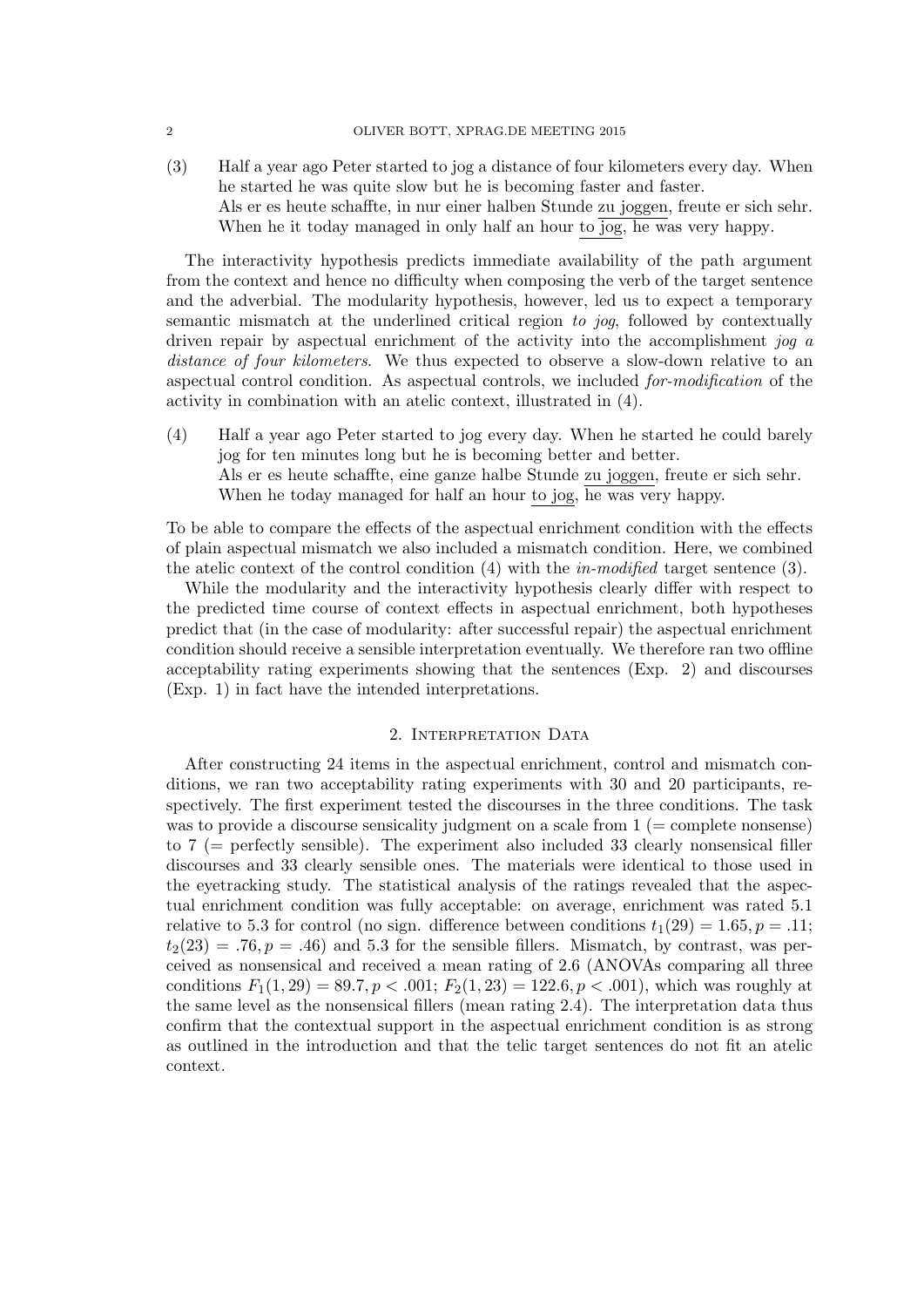The second offline experiment confirmed that without supporting context the telic target sentences were not fully well-formed, but required further contextual support. We presented the target sentences in isolation (together with 50 nonsensical and 50 sensible filler sentences) with both kinds of adverbials and again gathered acceptability ratings on a seven point scale. As expected, target sentences with for-adverbials were rated significantly better than sentences with *in-adverbials* (mean ratings: 5.9 vs. 4.2; paired t-tests  $p_{1/2}$  < .001). However, the target sentences with *in-adverbials* were still rated significantly better than the nonsensical fillers (mean rating: 2.3) suggesting that participants were well aware of the fact that the sentences with in-adverbials might turn out to be well-formed given the right kind of context whereas the semantically odd fillers contained aspectual (e.g., *win for five minutes*) and tense violations (e.g., tomorrow came) beyond any chance of contextual support.

## 3. Eyetracking Data

So far, we have conducted preliminary statistical analyses on the eyetracking data of the first 25 participants from the running experiment<sup>1</sup>. Participants read discourses and provided yes-no sensicality judgments after each trial while we monitored their eye movements during reading. In addition, we assessed participants' reading span (Daneman & Carpenter 1980) to investigate whether verbal working memory capacity interacts with modular/interactive processing of the aspectual enrichment cases. We hypothesized that fully interactive interpretation will demand more working memory capacity than more local modular processing because for the former the entire discourse representation has to be held active in working memory. It is thus plausible that processing costs due to aspectual enrichment and reading span are negatively correlated with each other. The analysis of eyetracking data contingent on reading span may also offer a better understanding of the nature of any potential effects in the enrichment condition. If processing costs are due to a resolvable semantic mismatch as predicted by the modularity hypothesis we expect to find processing difficulty independently of working memory capacity across high and low span readers. If, on the other hand, the contextual information has to be (re-)activated due to working memory limitations we expect to find rather strong correlations between working memory capacity and any potential effects in the enrichment condition. At the moment, the data set is still too small for any correlational analyses and we have to postpone this discussion to the workshop. Nevertheless, the analysis of the first 25 participants already revealed some interesting findings:

Aspectual enrichment was judged sensible 80% of the time, somewhat lower than control, which received 89% 'yes, sensible' judgments (difference not significant in GLMER analysis  $p = .15$ ). Aspectual mismatch was rejected as uninterpretable 69% of the time, similar to the 75% rejection rate of the nonsensible fillers. Thus, participants perceived an aspectual mismatch in the mismatch condition and computed aspectually enriched interpretations of the target sentences in the aspectual enrichment condition.

The preliminary analysis of first pass times revealed a reliable mismatch effect already at the first part of the adverbial region in nur relative to ganze (t-tests mismatch vs.

<sup>&</sup>lt;sup>1</sup>At the workshop we will present the full set of data with at least 36 participants. We would like to point out that this is preliminary data, and therefore only highlight some effects already reliable in this relatively small data set.